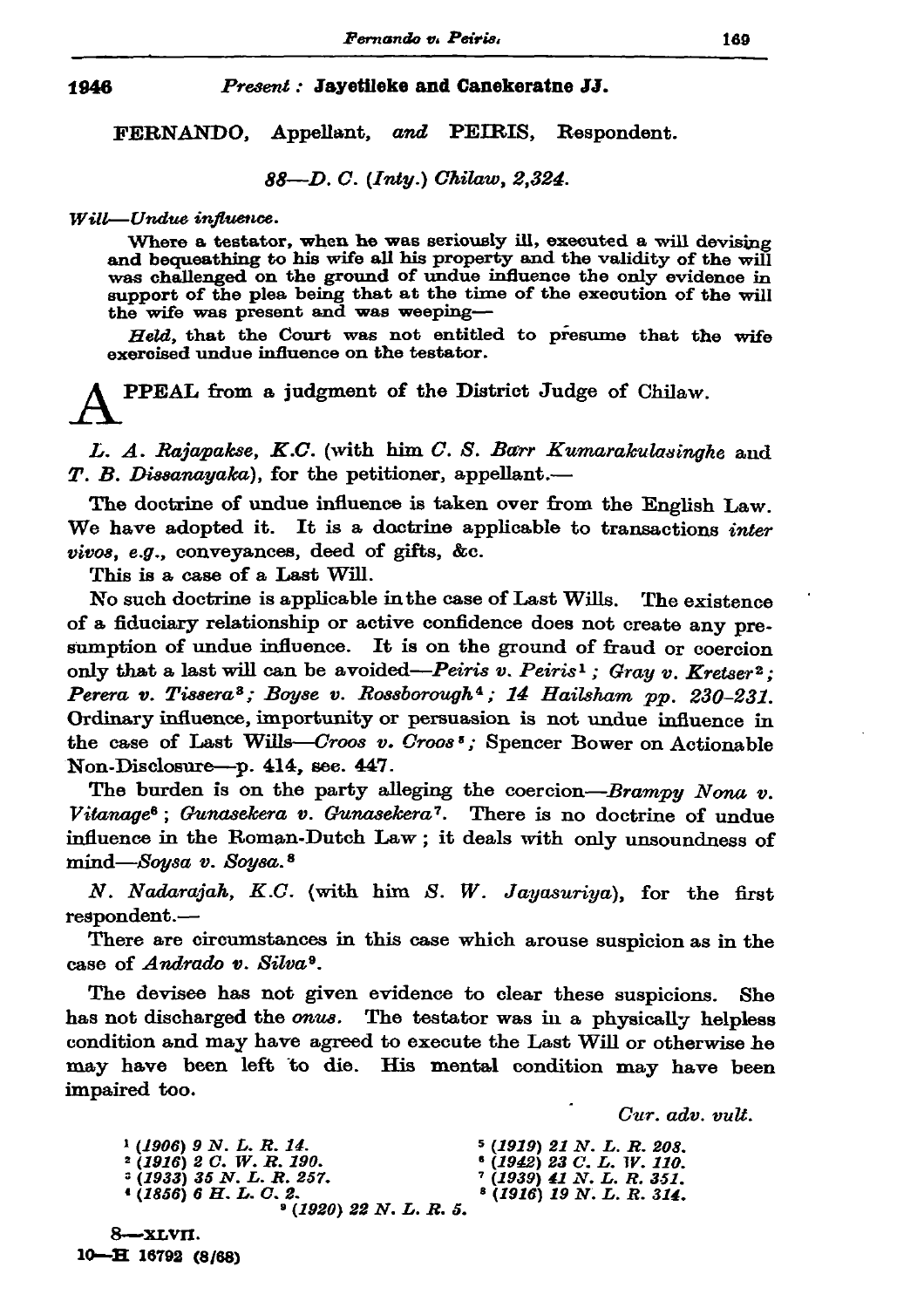## April 11, 1946. JAYETILEKE J.-

By his will dated June 28, 1944, the testator, Simon Peiris, devised and bequeathed to his wife, the appellant, all his immovable and movable property of the value of Rs. 8,000 to do as she pleased with it. At the time of the execution of the will the testator was seriously ill having been gored by a bull but was in full possession of his mental faculties. He was removed from the Chilaw hospital as the doctor pronounced his case to be hopeless and, on the way, he was taken to the house of his proctor, who took instructions from him, prepared the will, and obtained his thumb impression to it. The validity of the will was challenged by the respondents, who are the brother and sister of the testator, on the ground of undue influence. The trial Judge upheld the plea and declared the The appeal is against that order. The only evidence will to be invalid. in support of the plea was that at the time of the execution of the will the appellant was present and was weeping. The question we have to decide is whether on the materials before him the trial Judge was right in holding that he was entitled to presume that the appellant exercised undue influence on the testator. It is well-settled law that the will of a person who was not acting of free will but under undue influence is invalid. In Pieris v. Pieris<sup>1</sup> it was held that in order to be "undue" the influence must amount to coercion or fraud and that the burden of proving undue influence lies upon the person challenging the validity of In Gray v. Kretser<sup>2</sup> Shaw J. said :the will.

"In order to establish undue influence there must be something in the nature of coercion or fraud. It must in fact be shown that the document impeached is not really that of the maker, in the sense that he had not a consenting mind to its terms . . . . It must, as I said before, be shown that the document was such the terms of which the testator would not have executed unless he had been influenced by coercion or fraud ".

The evidence in the case shows that the testator wanted to execute a donatio mortis causa, and that, on the advice of his proctor, he agreed to execute a will. He gave instructions himself for the preparation of the will, and he signed it of his own free will without in any way being urged to do so by the appellant. He had lived happily with the appellant for over twenty years and had every reason to leave his property to her. The trial Judge seems to have thought that the appellant was in a position to dominate the will of the testator owing to the helpless physical condition in which he was, and to have fallen into the error that, in these circumstances, he could presume that the appellant had exercised undue influence. In Pieris v. Pieris (supra) Wood-Renton J. held that in the case of wills, unlike that of gifts, the existence of even a fiduciary relationship does not create any presumption of undue influence, and that an attorney or a child may legitimately importune a client or a parent for a legacy so long as the importunity does not amount to coercion or fraud. The evidence does not disclose that the appellant even importuned her husband to devise or bequeath his property to her. She probably wept through grief.

9 N.L.R.14.

 $12 C. W. R. 190.$